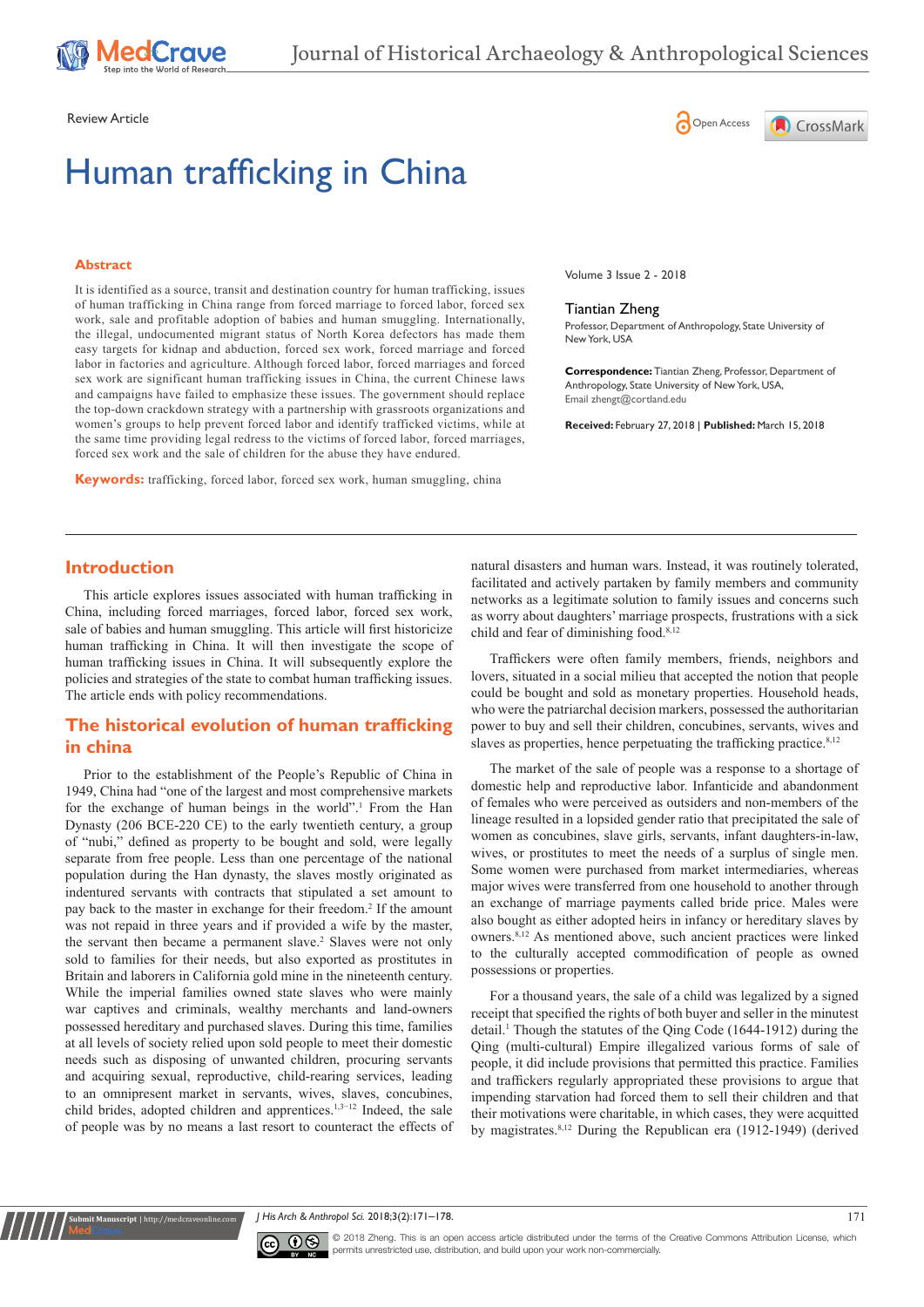from the "Republic of China"), this customary practice was legislated as a new crime during the new legal reform. While the Qing Law glossed over matchmakers, intermediaries and paid witnesses, the Republic law augmented the risk of prosecution and criminalization of sale of people.8,12 Despite the criminalization of the sale of people during this era, traffickers were nonetheless able to create innovative strategies to sidestep the legal restrictions and perpetuate the practice. Brokers, matchmakers and other local intermediaries continued supplying families with domestic, reproductive and sexual services through buying and selling people and many local courts advocated leniency. Nearly half of the crime of kidnapping and abduction reported in the newspapers in North China were committed by women criminals.12 Indeed, many sales could not have been arranged without the active involvement of women traffickers, who implemented the lure and put the victims at ease. More geographic mobility resulted from urbanization and industrialization during this era also precipitated traffickers to work together to kidnap victims from one place and sell them to another in a different province. The Republican era witnessed an expansion of opportunities, geographic scope of the sale of people and network of traffickers who worked closely together.<sup>12</sup>

The Maoist era (1949-1977) in the People's Republic of China drastically curtailed the practice of human trafficking through the strictly enforced household registration system, the 1950 Marriage Law, closure of brothels, eradication of prostitution and class struggles. The household registration system established in 1958 outlawed mobility and migration through the management of resource distribution. The 1950 Marriage Law outlawed arranged marriages, concubinage and marriage through money or gifts, offering women freedom of marriage and divorce and the right to underage children and inheritance of property. Mobility restriction and resource allocation upon the number of people in a family drastically curtailed trafficking and reduced the need to sell unwanted children. Women's newfound freedom to divorce also exponentially diminished their susceptibility to brokers. Closing brothels, marrying out prostitutes to integrate them into families and waging class struggles between servants and elite families significantly stymied the trafficking practice.13 The post-Mao era (1978-present), however, reignited incentives for traffickers with the one-child policy that resulted in a skewed sex ratio and a shortage of women. The demand for domestic, reproductive and sexual services was conducive to the rise of trafficking. Confiscated and unregistered babies who were born outside of the one-child policy were often sold by family planning officials or traffickers for profits or adoption.

## **Scope of human trafficking**

Due to a limited official data about the scope of human trafficking in China, analysis has to rely on the "gray" literature and foreign reports from organizations such as NGOS and Human Rights Watch. Identified as a source, transit and destination country for human trafficking, issues of human trafficking in China range from forced marriage to forced labor, forced sex work, sale and profitable adoption of babies and human smuggling.14,15 (Figure 1) As shown in the figure above, the total number of young women and children sold in China from 2000–2013 was 92,851. The number declined from 21,814 in 2000 to 2,500-5,000 between 2003 and 2008, allegedly due to the government crack-down on the trafficking issue. However, despite another national crack-down on trafficking through the Ministry of Public Security in 2009, the number rose to 13,723 sold children and 19,782 sold women from 2009 to 2013. The true number of cases is believed to be much larger than the officially provided number. The U.S. Department of State most recently downgraded China from the Tier 2 Watch List to Tier 3 - the lowest of the four categories of violators - in the 2017 Trafficking in Persons Report with regard to human trafficking and forced labor.<sup>16</sup> The report cited the state complicity in forced labor (performed by individuals including Uighur men and women), non-judicial process in the detainment of drug users in drug rehabilitation facilities, the lack of shelters and social service to trafficked victims, the treatment of most forced labor cases as administrative issues rather than criminal prosecutions, the lack of full criminalization of traffickers and the state's forced repatriation of North Koreans.16 Prior to the publication of the report, China's Ministry of Foreign Affairs Lu Kang commented on this issue: "The government's determination in fighting human trafficking is unwavering and outcomes are therefore all to see china firmly opposes the US's irresponsible remarks on other countries' fight against human trafficking, based on its domestic laws".<sup>17</sup> Lu called on other countries to "jointly" fight this issue.<sup>17</sup> Despite Lu Kang's accusation that the US applies its own domestic laws to attack other countries, a tier 3 rating could potentially lead to non-trade sanctions and limitations of the US foreign assistance, unless the US president overrules them.

Internationally, because of the dire economic condition in the Democratic People's Republic of Korea, many North Koreans have voluntarily crossed the border to illegally migrate to China searching for a better life.<sup>18</sup> Their illegal, undocumented migrant status has made them easy targets for kidnap and abduction, forced sex work, forced marriage and forced labor in factories and agriculture.16−20 The Chinese government continued forcibly repatriating North Koreans to North Korea where they were subject to severe punishment such as forced labor and execution.16−18





#### **Forced marriages**

Kidnapping and abducting women for forced marriages were prevalent prior to the Maoist Communist era (1949-1978) and revived during the post-Mao era (1978-present). Trafficked victims are often aged from 12 to 50, with a price range of 6,000 RMB to 40,000 RMB (\$1,000 to \$6,500).21 It is estimated that 90% of the trafficked victims are from Anhui, Guizhou, Henan, Hunan, Sichuan and Yunnan provinces. They are often sold into forced marriages in underdeveloped areas including Jiangsu, Zhejiang, Shandong,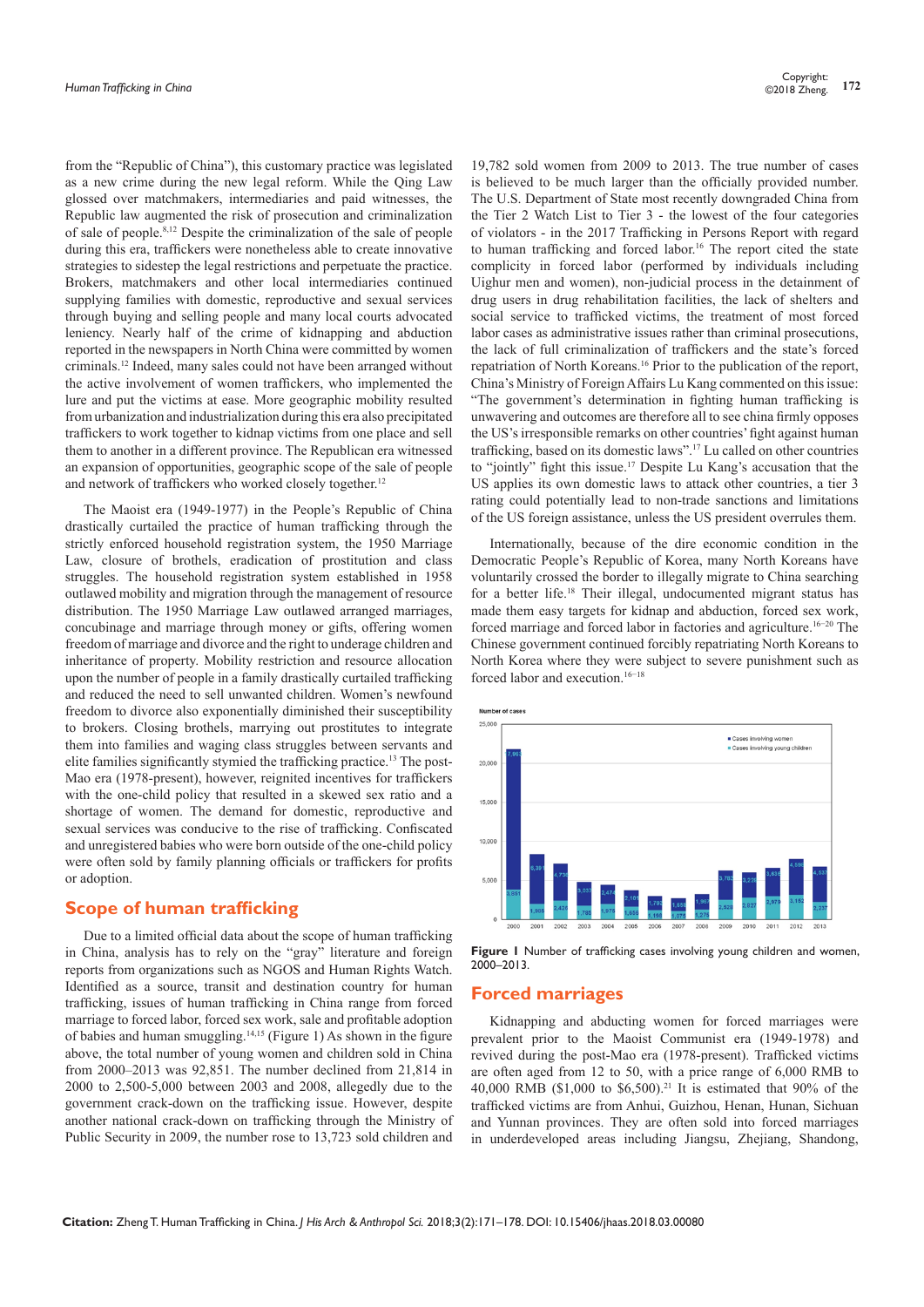Henan and Inner Mongolia which has a lopsided gender ratio and a shortage of women.<sup>22,23</sup> One of the many resulted social problems is victims' suicide from ingesting chemical pesticides in order to escape the forced marriages.21,24 Not only Chinese women and children, but also women from other countries such as Myanmar, Vietnam, Laos, Mongolia, Russia, North Korea as well as countries in Africa and the Americas are at the risk of being sold into forced marriages in China.16,25 An estimated 22,000 women have been trafficked from Vietnam into China for forced marriages.26 From 2006 to 2010, it is reported that forced marriage accounted for 69.7 percent of 641 trafficking cases in Myanmar and 80 percent of these cases took place in China.25 Nyunt Hlaing, Police Colonel of Myanmar's Transnational Crime Department Anti-Trafficking Unit, commented: "China's onechild policy is the main cause of the problem".27

As shown, selling and buying women for the purpose of marriage has been a widespread cultural practice in Chinese history. Media coverage between 2007 and 2008 indicated that the source provinces are mainly southwestern regions such as Yunnan and Guizhou and the destination provinces are mainly eastern and central regions such as Fujian, Guangdong, Henan and Shandong where a gender ratio of 119 males for 100 females is more lopsided.<sup>28</sup> It was reported, for example, that within four months in 2004, 85 women and children were rescued from abduction in Yunnan. Despite the reduced number of cases of kidnapping and sale of women and children,<sup>1</sup>,9 according to the Ministry of Public Security; it is estimated that each year around 10,000 women and children are sold, mainly in the southwestern regions of China.<sup>2</sup> These are not only Chinese women, but are also foreign women from the Southeastern, African and American countries such as Vietnam, Laos and Myanmar.<sup>29,30</sup> Some of the victims migrated to China in search of a better life, only to find themselves deceived and promised with well-paid jobs and subsequently recruited and sold into forced marriages. It was reported that in 2017, 114 women from Myanmar were rescued from forced marriages.<sup>31</sup> In one case, 17-year-old May Khine Oo, drugged on a train by the water offered by a couple, was subsequently sold twice to forced marriages in China during the next 13 years. She eventually escaped after contacting a student group via the Chinese Wechat messaging service, leaving her two children behind in China.<sup>32</sup>

The harm resulting from the kidnapping, abductions and sale into forced marriages are not only physical, but also emotional, psychological, mental and cultural. Physical traumas include but are not limited to violence, physical abuse, sexual abuse and rape. Emotional, psychological and mental damages can be also severe, deleterious and enduring. Apart from the physical and emotional harm, cultural stigma and shame associated with these women's experiences of sexual violence and forced marriage often lead to their parents' outright rejection of their reintegration into the family after their rescue.29 As indicated in the previous section, the demand of women sold into forced marriages is attributed to a range of cultural and economic factors including cultural devalue of women, preference of boys, one-child policy, shortage of women, economic poverty and the high bride price and wedding expense.<sup>2,14,19,24</sup> The long-term problem of the imbalanced gender ratio has reached 117 males for 100 females

in 2017, an 'improvement' of 119.45 to 100 in 2009.16 This lopsided gender ratio has resulted in many unmarried poor men in China's rural areas who are not able to find a wife or are not capable of paying for the bride price or a wedding ceremony. It is reported that in many regions, the bride price is exceeded by the high cost of a wedding ceremony and the gifts for the bride and her natal family.<sup>34</sup> According to the traditional Chinese cultural values, a daughter is considered an outsider who, after marriage, transfers her allegiance, dedication and labor to her in-law's family. Hence, the birth parents demand a sufficient amount of financial compensation from the bridegroom's family to compensate them for raising the daughter. Unless the man's family pays the desired amount of the bride price and gifts, the parents would not allow their daughter to marry the groom. Socially and economically underprivileged men who are not capable of making this payment find themselves unable to secure an endorsement from the women's parents and hence often left single without a wife.

To resolve the issue and ensure that their lineages be continued through marriage and reproduction of male heirs, many poor men's family members will pool their money in order to be able to purchase a woman from the outside into forced marriages.<sup>24</sup> In most rural areas in China, it is believed that marriage is essential for producing male heirs and perpetuating male lineage. For single men who are not able to achieve that goal, their purchase of women into forced marriage is often accepted by villagers as morally correct. As a result, often times when the police come to the village and investigates on the issue of forced marriages, villagers would collectively protect the buyers from being detected or discovered.<sup>21</sup> Often times, it is the young women from socio-economically marginalized, remote regions such as Southwest China who have limited education background who are the target for deception into forced marriages. They are either promised (i.e., deceived) and lured by a well-paying job in a big city, or are sold by their own parents to whoever offers the highest amount of money for marriage for their daughter.

Apart from these cultural and economic reasons, the market economy, population mobility and the neoliberal ideology, which emerged in the 1980s, that glorifies being wealthy since the 1980s have also contributed to the issue of forced marriage. Population mobility allows women to be sold into forced marriages in remote regions. Deng Xiaoping in the 1980s proclaimed that "No matter a cat is white or black, as long as it catches the mice, it is a good cat." This neoliberal ideology justifies all means as long as it reaches the end. To the villagers, this ideology legitimizes the sale of women, which is a lucrative business that not only helps boost the local economy, but also resolve the marriage problem and ensure social order.<sup>24,35</sup>

## **Forced labor**

Forced labor or penal labor often occurs in prison camps and administrative detention facilities. As per the stipulations by the Chinese criminal justice system, reform or reeducation should be accepted through labor by criminals, offenders who have committed minor offenses, drug addicts, sex workers, religious offenders, critics of the government. These people can be issued up to four-year sentences by the police without trial.<sup>23</sup> In the extensive forced labor camp networks, these inmates manufacture clothing and military uniforms for the domestic market and armed police, as well as consumer goods such as coat linings, silk flowers and Christmas trappings to export to countries such as Europe, the U.S. and South Korea.<sup>36,37</sup> During labor

<sup>&</sup>lt;sup>1</sup>The rate has dropped from 2.29 per 100,000 in 1991 to 0.44 per 100,000 in 2002.

<sup>&</sup>lt;sup>2</sup>It was reported that from 2001 to 2005, 1,794 women and children were sold in a Southwestern prince.<sup>33</sup>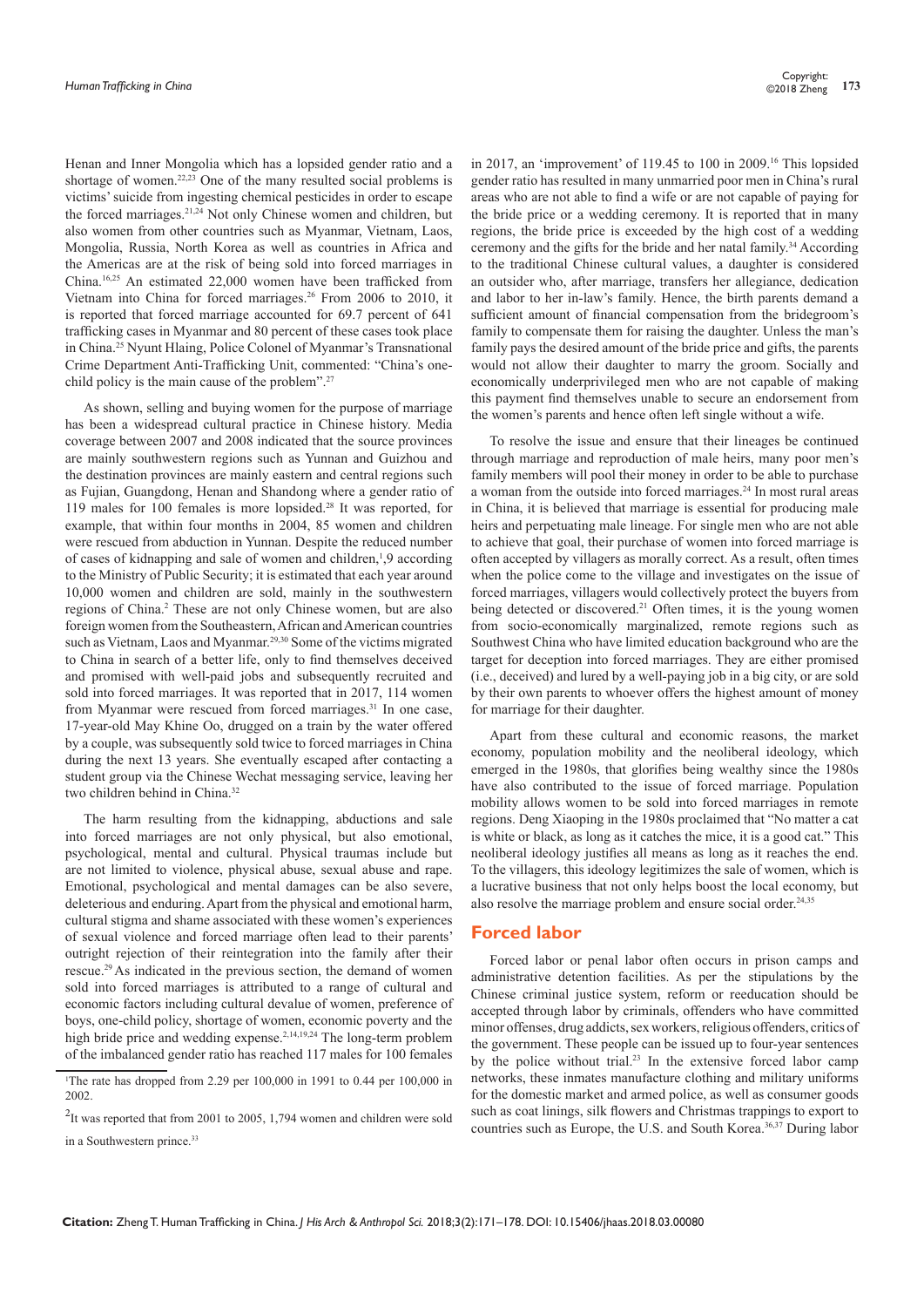shortages, labor camp officials purchase small-time offenders from other cities with a minimum price of 800 RMB (\$130) for six months of labor. It is reported that in 2012, a 25-year-old woman from Dalian was sold by the police together with a group of 50 young women to another city's forced labor camp during a crackdown on illegal pyramid sales schemes.36

Physical abuses include frequent beatings, deprivation of sleepless for days and chained-up position lying in their own excrement without food for weeks.<sup>36</sup> Under the sub-standard and often extremely harsh working conditions, prisoners are forced to meet a daily quota. Failure to do so will result in solitary confinement or a denial of food rations. Exceeding the quota can sometimes lead to better quality food, though it is said that the energy consumed is not worth the extra food. It is reported that prisoners mine asbestos and other toxic chemicals without protection, handle with batteries and battery acid without hand protection, stand naked in 3-feet chemical liquid intended to tan animal skins and work in facilities with common explosions and other accidents.38,39 Although Chinese laws prohibit forced labor, only women and children can be legally recognized as trafficking victims of forced labor and as mentioned above, the Chinese government perpetuates forced labor in state-sponsored drug rehabilitation facilities or administrative detention centers.<sup>16</sup> Government officials in Xinjiang, for example, coerced ethnic Uighur men and women to engage in forced farm labor in and outside the province.16 Even though the law prohibits employers from withholding property from an employee as a security deposit, it is reported that such practice continued, making certain workers vulnerable to forced labor. It is also reported that people with developmental disabilities along with an estimated over 60 million-plus children whose parents had migrated to cities were targeted for forced labor and forced begging (ibid.)

Internationally, many Chinese men were deceived into forced labor in countries such as Mexico, Japan, Australia, the Netherlands, Argentina, European countries, Thailand and Malaysia.30,40 Internally, some North Koreans are forced to work in mining, construction and food services.<sup>41</sup> Some Chinese men, particularly young boys, were also kidnapped or abducted into enslaved forced labor in brick kilns, coal mines and factories. For instance, in 2006, the police uncovered that over 1,000 men were kidnapped or abducted and then forced to make bricks without any payment in hundreds of brick kilns in Shanxi Province.<sup>42</sup> It was reported that hundreds of these forced laborers were teenagers and children who were abducted and then compelled to work in inhumane conditions.<sup>42</sup>

It was reported that local officials were complicit in selling the children into forced labor and child labor through working with these illegal factories.42 It is the collusion of these local officials with the illegal abductors and kidnappers that have impeded the progress of helping the children's parents locate the lost children and track down these illegal, remote facilities that engaged in forced labor. The physical, emotional and psychological harm inflicted upon these children were so severe that many of the children, upon rescue, were not able to express any emotions.

#### **Forced sex work**

During World War II, the Japanese military force abducted, kidnapped and coaxed up to 200,000 women, mostly Chinese and Korean, to work as sex slaves or "comfort women" for the Japanese army.13,43 Comfort women were forced to work in occupied areas in China, where the Japanese military set up brothels in 20 to 30 counties in Manchuria.<sup>43</sup> Comfort women were used by the Japanese army camp as sex slaves performing like sexual machines.13 The comfort women's system was implemented to prevent venereal disease in the Japanese army and to guarantee security of the occupied area.<sup>13</sup> The existing trafficking literature and Chinese anti-trafficking law classify all women in prostitution as trafficked victims due to the definition of prostitution as sexual exploitation.9,14,19,24 The rationale is that no women with free will and free choice would choose to engage in sex work as sex work fundamentally violates women's human rights, reduces women to sexual objects and humiliates women. Thus, there is no record of women who are sold or abducted into sex work, as the law fails to separate voluntary from involuntary sex workers. The existing trafficking literature and Chinese anti-trafficking law lump all sex workers as "trafficked," despite of the fact that there was little or no evidence that they have entered sex work through force.

Internationally, it was reported that women from North Korea, Vietnam, Burma, Mongolia, Malaysia, the Philippines and Thailand have migrated to China to work as prostitutes.<sup>2,16</sup> It was also reported, however, that Chinese women have travelled abroad to such countries as: Taiwan, Hong Kong, most Southeast Asian countries for prostitution.15 Extensive research of Chinese sex workers in ten cities in Asia and the U.S. shows that there is no overarching national or international organized crime group that is involved in the transnational sex trade and that most of the sex workers were not recruited, but voluntarily pursued the process of going overseas to work as sex workers.<sup>44</sup> Internally, the relaxation of the household registration system has allowed rural women to migrate to the city for prostitution.13,45 However, the state's policy and strategies to combat sex trafficking denies women's agency and choices to work as sex workers, deprives voluntary sex workers of work and creates the potential for exploitation and violence in their working environment.<sup>13,45</sup>

#### **Sale of babies**

It is estimated that annually some 200,000 children are sold to couples abroad through adoption.<sup>30</sup> Decades of one-child policy and the preference for male children resulted in not only forced marriages to meet the needs of a surplus of single men, but also the sale of outof-plan babies to avoid law enforcement. Not only some families with out-of-plan children sell the children for unofficial adoption, but also some family planning officials have been accused of selling confiscated babies. Orphanages have been caught buying babies and reinventing their origins. Ranmeier<sup>12</sup> reports that across China children born out of quota are vulnerable to sale for profitable adoption.<sup>12</sup>

## **Human smuggling**

Research has shown that undocumented, illegal Chinese migrants abroad had sought out traffickers or "snakeheads" as their helpful facilitators to help them migrate out of China for a better living and a new livelihood.46 Contrary to common beliefs, these snakeheads are not mafia figures, but friends of friends, neighbors, or even family members.46 Research has shown that sponsors, who are the relatives and friends of the migrants, will pay off their debts as soon as, or shortly after, the migrants arrive in the destination country.<sup>47,48</sup> In addition, some local officials also contract with snakeheads to smuggle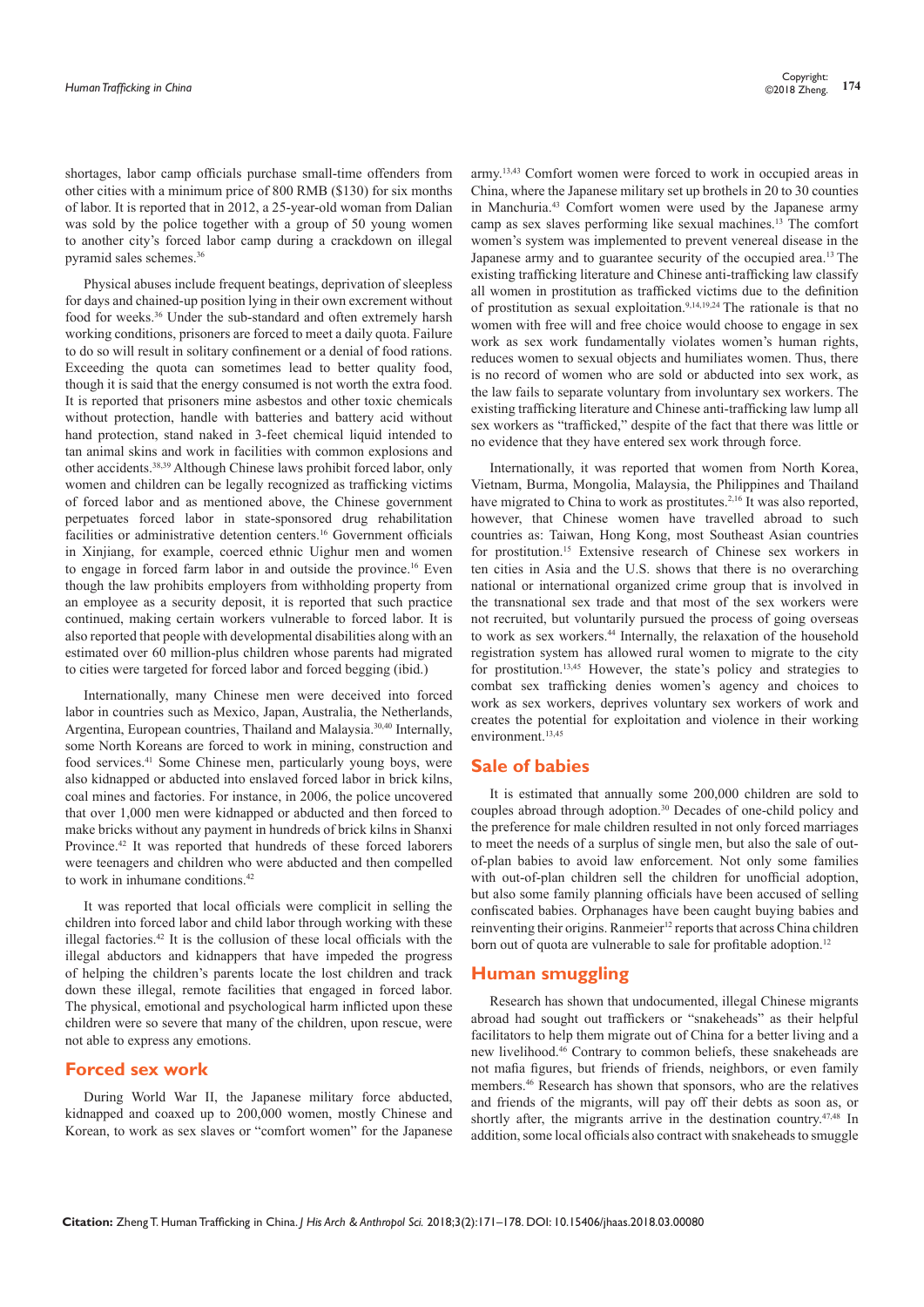their own family members out of China for a discounted price.<sup>47,48</sup>

The stringent criteria for legitimate immigration can only be met by the educated, the skilled, the wealthy and the ones who have already had family members abroad.<sup>49</sup> Those with low socioeconomic means who do not have foreign ties have virtually no means to fulfill these demands of the family reunification program, points system, the business and entrepreneur recruitment programs and or the refugee determination system.<sup>49</sup> For these people, the only way to overcome these legal hurdles against their international migration to work overseas is to try to find traffickers who can help them achieve their goal. In their view, it is the immigration laws and immigration officials who deport them and who are the greatest threat to their mobility and pursuit of a new life.<sup>49</sup> In essence, the traffickers are the facilitators who can help them overcome or by-pass the restrictions of their mobility and transform their illegal status.<sup>3</sup>

Interviews with smugglers who travel through Mexico and Central America into the U.S. reveal that Chinese migrants, upon entry into the U.S., are instructed by their smugglers to claim that they are either fleeing persecution due to China's one-child policy or fleeing China's religious repression.<sup>47</sup> In so doing, they successfully avoid immediate deportation through seeking political or religious asylum in the US. To further facilitate the 'legitimacy' of their claims, lawyers hired by snakeheads represent them, in exchange for a fee, to help them obtain asylum and permanent residency.

## **Response mechanisms: policies and strategies**

There is no shortage of laws against human trafficking and human smuggling in China. These laws include the first criminal Law in 1979, the 1984 Criminal Law, the 1987 Regulations, the 1991 Decision on Strictly Forbidding the Selling and Buying of Sex, the 1991 Decision on Severe Punishment of Criminals Who Abduct and Traffic in or Kidnap Women and Children, the 1992 Law on Protecting the Rights and Interests of Women (Women's Law), the Revised Criminal Law of 1997 and the 1999 Entertainment Regulations. The laws stipulate severe penalties for traffickers and smugglers. For example, Article 240 of the Fifth Session of the Eighth National People's Congress specifies that "those abducting and trafficking women or children are to be sentenced to 5 to 10 years in prison plus fine".50 Furthermore, in December 2009, the Chinese government ratified the UN Trafficking in Persons Protocol, bringing the domestic laws on par with international standards within 24-months.

In November 2013, the Chinese government modified the onechild policy to allow single-child parents to have a second child. As we have seen in the previous sections, the demand for forced marriage, forced sex work, forced labor and sale and profitable adoption of babies is inexorably linked to the one-child policy and the shortage of women. This policy change can potentially mitigate issues of forced marriage, forced sex work, forced labor and sale and profitable adoption of babies. Despite the comprehensive and strict laws against trafficking and smuggling, implementation of the law has been severely undermined by corruption of government officials. As noted above and elsewhere, in many cases, government officials, including the police, have colluded with smugglers and traffickers and impeded the successful implementation of laws and regulations.47,51,52

To further conflate the efforts to combat trafficking and slavery, China's anti-trafficking laws equate trafficking with prostitution and ignore other forms of trafficking such as forced labor and forced marriages. The laws deem prostitution a form of violence against <sup>3</sup>For corporations that unknowingly work with smugglers and traffickers.<sup>57,58,59</sup>

women and hence, as a form of trafficking. Since the 1980s when consumption venues such as nightclubs mushroomed, China has published a number of laws to ban prostitution and the third party's involvement in prostitution.53 Rooted in this policy is the conviction that no free women would voluntarily choose prostitution which not only commodities and humiliates women, but also robs women of their human rights.<sup>49</sup> According to these laws, a person's consent to sex work is irrelevant and anyone's facilitation of a person's entry into sex work is penalized as committing the trafficking crime.<sup>49,53</sup> The law subjects organizers or facilitators to severe criminal punishment and punishes the entertainment industry and hotels for failing to prohibit prostitution.54 While the law criminalizes third party involvement in prostitution, it prescribes mandatory educational detention to rescue and educate those who sell sex. As Gil et al.<sup>55</sup> state, the minister in Shenzhen admitted, "a large number of prostitutes, once completing their compulsory education at reformatories [sic], go straight 'back on the game,'" and "although many are repatriated [sic], more are coming [into the city]." In essence, the laws fail to address the intractable social issues such as income inequality, rural-urban disparity and lack of job opportunities.56 Because the Chinese state conflate trafficking with prostitution and perceive migrants for prostitution as trafficked victims, in combating trafficking, the state has mainly targeted prostitution and disregarded other forms of trafficking such as forced labor and forced marriages. Such a campaign to addresses trafficking for the purpose of prostitution and illegal migration embodies the state's anti-prostitution stance and border control goals.<sup>49</sup>

In response to the proliferation of consumption venues such as nightclubs, since 1989, the Chinese government has launched a series of crackdowns called anti-vice campaigns on a number of "vices," including trafficking of women, prostitution, pornography, gambling and drugs.<sup>13</sup> Crackdowns continue to be employed today to enforce policies against prostitution. However, despite any appearance of trying to address the problem, the illegalization of prostitution, the reeducation detention and deportation of sex workers have failed to thwart the sex industry or forced sex work.

As researchers have argued elsewhere,<sup>13,24</sup> many police and local government officials appropriate the crackdown campaigns as a means to extort handsome briberies from "offenders" such as the proprietors of entertainment industries. "Offenders" who regularly submit a considerable sum of bribery to the local police or government officials are informed of the time, date and place of these crackdowns ahead of time so that they can be prepared for it. The offender either takes refuge in the countryside or goes underground during the crackdown period to escape the arrest and the harsh penalty during the crackdowns. They will not resume their activities until the crackdown period ends. Hence, these crackdowns exert little impact on the trafficking in women as they are essentially invisible or go underground during the perilous periods.<sup>13,24</sup>

In many ways, it is the mobility control that is behind the fight of trafficking of women. Since 2010, the government has worked with Southeast Asian governments such as Thailand and Vietnam to enforce border control and deport smuggled Southeast Asian women back to their countries.<sup>60</sup> Harnessing the bilateral energy from the Chinese and Southeast Asian governments to combat the trafficking of women, the Chinese government is able to procure support and help to deport illegal immigrants from these countries into China. Border control is simultaneously attained in the name of fighting against the trafficking of women. Similarly, North Korean migrant women, upon discovery by Chinese authorities, are identified as trafficked victims and deported back to North Korea.18,20 It is seldom if ever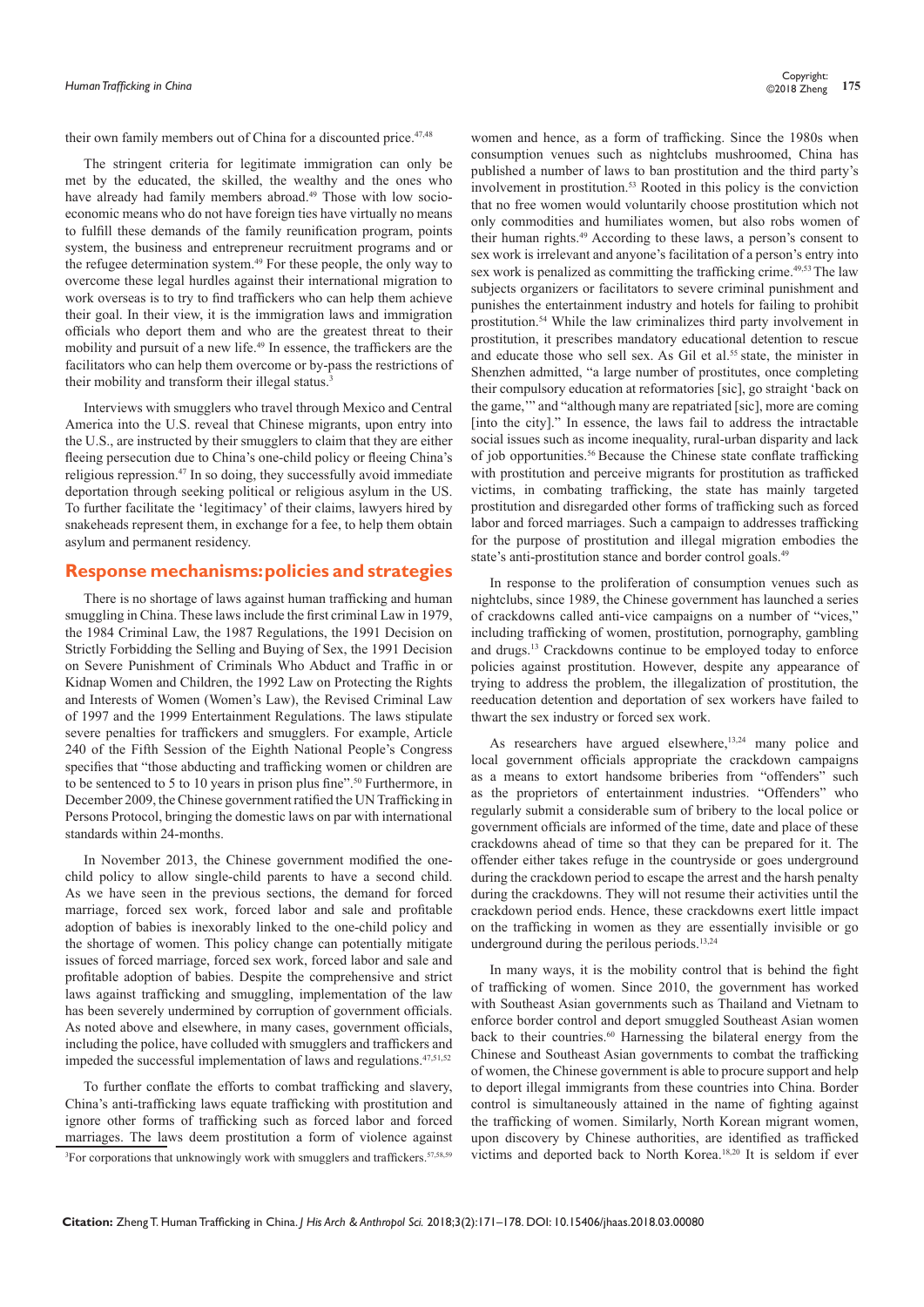taken into consideration whether they have voluntarily migrated into China, or have already established a family in China. It is reported that in Jilin Province, in the very north-eastern corner of China, where, for example, even though some North Korean women had already been married to Chinese men with children, neither the women nor their children are protected by the Chinese government. In fact, their children are stripped of legal rights and access to any formal education in China.20 In these situations, the Chinese government forcefully repatriate and deport the women back to North Korea. Once returned to North Korea, they risk being tortured, subjected to harsh penalty, or even death for having deflected from North Korea. Calling these North Korean women "trafficked victims in need of rescue" and deporting them back to North Korea evinces the state's concern of border control under the mask of concern for trafficking of women.

As such, the state's specific concerns about prostitution and border control have led the anti-trafficking campaigns to exclusively focus on prostitution as "the sexual exploitation of women," failing to address the issues of forced labor, forced marriages and forced sex work.<sup>14,15</sup> People who have been sold into forced labor, forced marriages and forced sex work receive little or no assistance. Deportation of women back to North Korea, or detention centers, fail to offer them any protection, but only subject them to further marginalization and possible abuse.<sup>18</sup> Therefore, North Korean women, after deportation, are confronted with severe punishment and even death for their escape, rural migrant women who work as voluntary sex workers would likely suffer physical abuse and mistreatment in the detention center. The policy has not only failed to protect victims, but also enhanced their vulnerability to physical abuse in detention centers.

## **Policy recommendations and conclusion**

Based on the evidence presented in this article, the following VII. Given the massive scale of human trafficking from forced marriage suggestions and recommendations are made to the current state policy.

- I. The Chinese laws and campaigns should distinguish the difference between trafficking and prostitution and establish systematic procedures to identify victims of forced labor, forced marriages and forced sex work and provide comprehensive victim protection services and social support to both internal and foreign victims throughout the country. Forced labor, forced marriages and forced sex work are significant human trafficking issues in China, yet the current Chinese laws and campaigns have failed to emphasize these issues. Rather, they have devoted almost all the energy to police raids of the entertainment establishments, punishment of all sex workers and border and movement control.<sup>13,49</sup> Because of police raids of the entertainment places and punishment of all sex workers, women are either forced to the detention centers where they can fall prey to sexual assaults by the police or are forced to go underground and work in a more dangerous environment.
- II. The government should replace the top-down crackdown strategy with a partnership with grassroots organizations and women's groups to help prevent forced labor and identify trafficked victims. Crackdown campaigns in entertainment places have fueled corruption and removed voluntary sex workers who can potentially assist the law enforcements in identifying true victims of trafficking.13,49 In excluding the communities that they purport to assist; the campaigns fail to create alliances with grassroots communities and organizations to access their expertise and forge successful interventions to tackle the trafficking issues. The government should work in collaboration with these grassroots organizations to identify and rescue the true victims of trafficking and preclude and combat forced labor.
- III. For foreign victims from countries such as North Korea, the government should cease deporting and repatriating them back to their source countries where they would be faced with severe persecution, punishment, or even death. Instead, the government should provide legal alternatives such as temporary or permanent residence permits to the victims of foreign trafficking. The government should link its policy with the United Nation's 4Ps – prevention, protection, prosecution and partnerships to fight against trafficking.
- IV. The government should provide legal redress to the victims of forced labor, forced marriages, forced sex work and the sale of children for the abuse they have endured. Research has demonstrated that victims often experience physical diseases and psychological distress and trauma.<sup>61–64</sup> Legal proceedings should be in process to ensure that the perpetrators prosecuted and penalized for their crimes. To protect the victims from the perpetrators' future threats or revenge, the government should provide a wide range of protection services including job training, shelter, social welfare, education and medical, mental and legal services to ensure the victims' successful reintegration into their families, communities and society. In addition, a policy of mass education and public awareness should be implemented.
- V. The Chinese government reported that only 18 of 2,300 government shelters were dedicated to Chinese and foreign victims of trafficking16 and much social service are currently provided by non-government agencies, which is neither consistent nor reliable.
- VI. Last but not the least, the government should terminate institutionalized forced labor in state-sponsored drug rehabilitation facilities and administrative detention centers.<sup>16</sup>
- to forced labor, forced sex work, sale and profitable adoption of babies and human smuggling, the likelihood of the Chinese government making significant progress and implementing large-scale policy changes remains small. The political, social and economic factors that have been fueling these crimes are too strong, while the government's crackdown practices have been too weak. The fragrant gender gap, officials' complicity, pressure of economic prosperity, deportation of North Koreans and conflation of prostitution with trafficking have in many ways been conducive to the perpetuation of forced marriage, forced labor, forced sex work, sale and profitable adoption of babies and human smuggling. The government should replace the top-down crackdown strategy with a partnership with grassroots organizations and communities in an alliance to address and ameliorate these pressing issues.

## **Acknowledgements**

None.

# **Conflict of interest**

Author declares that there is no conflict of interest.

#### **References**

- 1. James WL. Transaction in People: The Chinese Market in Slaves, Servants, and Heirs. In: Watson JL, editor. *Asian and African Systems of Slavery*. Berkeley and Los Angeles: University of California Press; 1980. p. 223−250.
- 2. T'ung tsu C. *[Law and Society in Traditional China](http://home.uchicago.edu/aabbott/barbpapers/barbqu.pdf)*. Paris: Mouton [& Co. 1961. 304 p.](http://home.uchicago.edu/aabbott/barbpapers/barbqu.pdf)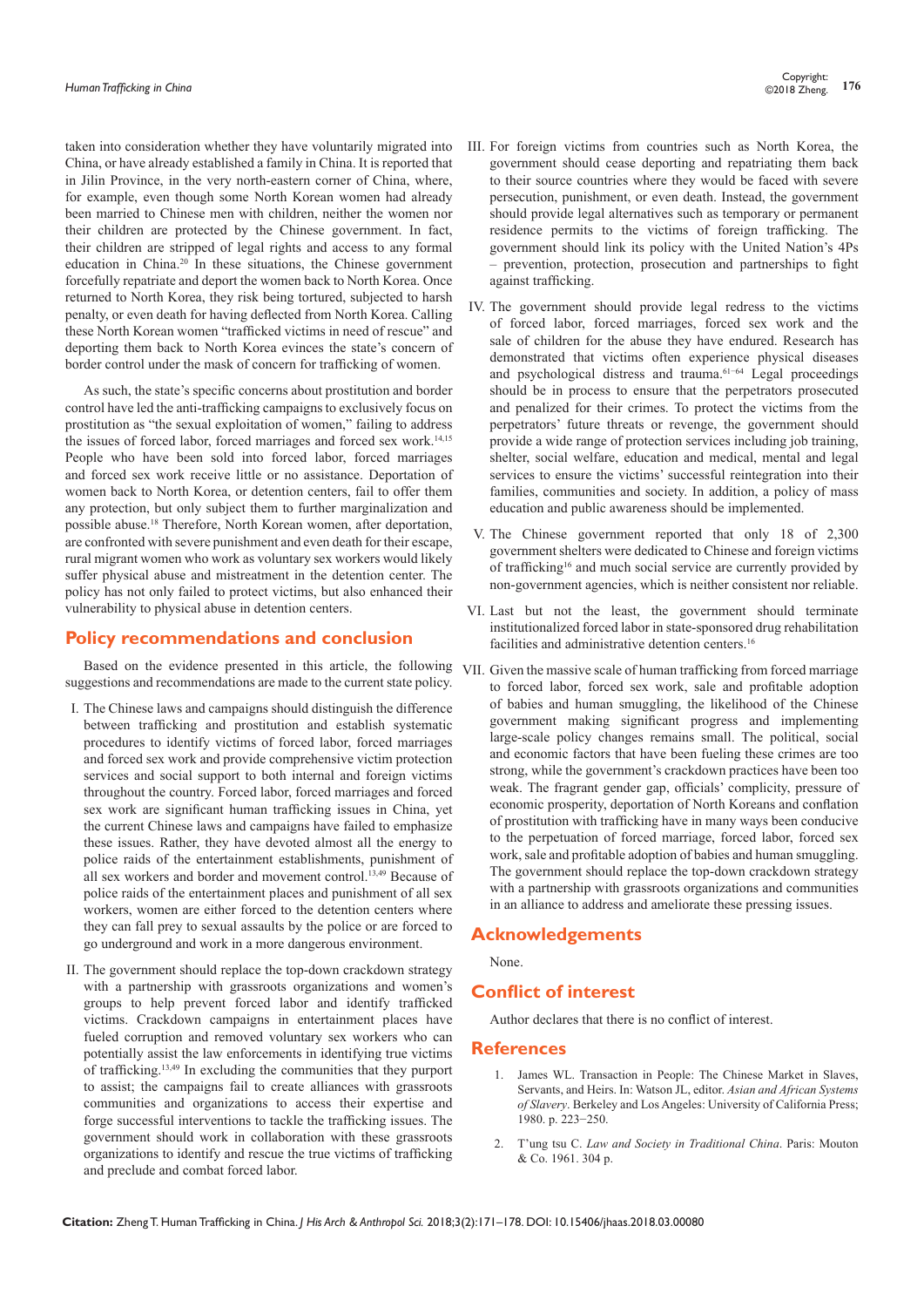- 3. James WL. Chattel Slavery in Chinese Peasant Society: A Comparative Analysis. *Ethnology.* 1976;15(4):361−375.
- 4. Marinus MJ. Slavery at the End of the Qing Dynasty. In: Cohen JA, editor. *Essays on China's Legal Tradition*. Princeton: Princeton University Press; 1980. p. 348-352.
- 5. Jerry D. Marriage, Adoption, and Charity in the Development of Lineages in Wu-his from Sung to Ch'ing. In: Ebrey P, Watson RS editors. *Kinship Organization in Late Imperial China 1000-1940*. Berkeley and Los Angeles: University of California Press; 1986. p. 170-209.
- 6. Susan M. Grooming a Daughter for Marriage: Brides and Wives in the Mid-Ch'ing Period. In: Watson RS, Ebrey P, editors. *Marriage and Inequality in Chinese Society*. Berkeley and Los Angeles: University of California Press; 1991. p. 204-230.
- 7. Maria J. *Concubines and Bondservants: The Social History of a Chinese Custom*. London: Zed Books; 1988.
- 8. [Rubie WS. Wives, Concubines and Maids: Servitude and Kinship in](file:///C:\Users\viswas\Desktop\JHAAS-263\oxfordindex.oup.com\view\10.1525\california\9780520069305.003.0008)  [the Hong Kong Region, 1900-1940. In: Watson, Patricia E, editors.](file:///C:\Users\viswas\Desktop\JHAAS-263\oxfordindex.oup.com\view\10.1525\california\9780520069305.003.0008)  *[Marriage and Inequality in Chinese Society](file:///C:\Users\viswas\Desktop\JHAAS-263\oxfordindex.oup.com\view\10.1525\california\9780520069305.003.0008)*., Berkeley and Los [Angeles: University of California Press, 1991. p. 231−255.](file:///C:\Users\viswas\Desktop\JHAAS-263\oxfordindex.oup.com\view\10.1525\california\9780520069305.003.0008)
- 9. Lu H, Liu J, Crowther A. Female Criminal Victimization and Criminal Justice Response in China. *British Journal of Criminology*. 2006;46(59):859−874.
- 10. Baohua H. *Concubinage and Servitude in Late Imperial China*. London: Lexington Books. 2015.
- 11. Matthew SH. *Polyandry and Wife-Selling in Qing China: Survival Strategies and Judicial Interventions.* Berkeley and Los Angeles: University of California Press; 2015.
- 12. [Johanna RS. Sold People: Traffickers and Family Life in North](https://www.jstor.org/stable/j.ctt1n2ttz4)  China. [Cambridge: Harvard University Press; 2017.](https://www.jstor.org/stable/j.ctt1n2ttz4)
- 13. Tiantian Z. Red Lights: The Lives of Sex Workers in Postsocialist China. Minneapolis: University of Minnesota Press; 2009.
- 14. [Catherine HM. Enforcing the U.S. Trafficking Victims Protection Act](https://scholarship.law.cornell.edu/cgi/viewcontent.cgi?referer=https://www.google.co.in/&httpsredir=1&article=1763&context=cilj)  [in Emerging Markets: The Challenge of Affecting Change in India and](https://scholarship.law.cornell.edu/cgi/viewcontent.cgi?referer=https://www.google.co.in/&httpsredir=1&article=1763&context=cilj)  China. *[Cornell International Law Journal.](https://scholarship.law.cornell.edu/cgi/viewcontent.cgi?referer=https://www.google.co.in/&httpsredir=1&article=1763&context=cilj)* 2010;43(1):173−206.
- 15. [Robyn E, Laidler KJ, Petersen CJ. Trafficking of Mainland Chinese](https://depts.washington.edu/womenctr/wordpress/wp-content/uploads/Petersen-China.pdf)  [Women into Hong Kong's Sex Industry: Problems of Identification](https://depts.washington.edu/womenctr/wordpress/wp-content/uploads/Petersen-China.pdf)  and Response. *[Asia Pacific Journal on Human Rights and the Law.](https://depts.washington.edu/womenctr/wordpress/wp-content/uploads/Petersen-China.pdf)*  [2007;2:35−84.](https://depts.washington.edu/womenctr/wordpress/wp-content/uploads/Petersen-China.pdf)
- 16. [US Department of State. Trafficking in Persons Report 2017. Office](https://www.state.gov/j/tip/rls/tiprpt/2017/)  [to Monitor and Combat Trafficking in Persons. US Department of](https://www.state.gov/j/tip/rls/tiprpt/2017/)  [State; 2017.](https://www.state.gov/j/tip/rls/tiprpt/2017/)
- 17. [James G, Koran L. "US Lists China as among Worst Human](https://edition.cnn.com/2017/06/27/politics/human-trafficking-tip-report-2017/index.html)  [Trafficking Offenders."](https://edition.cnn.com/2017/06/27/politics/human-trafficking-tip-report-2017/index.html) *CNN Politics*. 2017 June 27.
- 18. Tiantian Z. "Transnational Migration, Global Links and Social Inequality: Human Trafficking and North Korean Women in China." *The International Journal of Interdisciplinary Global Studies*. 2015;10(1):1−4.
- 19. [Mark PL. Human Trafficking in China.](http://www.disam.dsca.mil/pubs/Vol%2030_1/Lagon.pdf) *The DISAM Journal* [2008;40−41.](http://www.disam.dsca.mil/pubs/Vol%2030_1/Lagon.pdf)
- 20. Tin W. China: Trafficking of North Korean Women. *Womens International Network News*. 2003;187:57.
- 21. [David E. Burma's Women Forced to be Chinese Brides.](https://www.telegraph.co.uk/news/worldnews/asia/burmamyanmar/8739403/Burmas-women-forced-to-be-Chinese-brides.html) *The Telegraph*[. 2011 September. 4.](https://www.telegraph.co.uk/news/worldnews/asia/burmamyanmar/8739403/Burmas-women-forced-to-be-Chinese-brides.html)
- 22. [Yik Yi C. Human Trafficking and Smuggling in China.](https://www.tandfonline.com/doi/abs/10.1080/10670564.2011.520842) *Journal of [Contemporary China.](https://www.tandfonline.com/doi/abs/10.1080/10670564.2011.520842)* 2011;20(68):39−52.
- 23. [Christie E, Tiefenbrun S. Gendercide and the Cultural Context of](https://ir.lawnet.fordham.edu/cgi/viewcontent.cgi?article=2147&context=ilj)  Sex Trafficking in China. *[Fordham International Law Journal](https://ir.lawnet.fordham.edu/cgi/viewcontent.cgi?article=2147&context=ilj)*. [2008;32\(3\):731−780.](https://ir.lawnet.fordham.edu/cgi/viewcontent.cgi?article=2147&context=ilj)
- 24. [Ming ZG. Trafficking of Women for Marriage in China: Policy and](http://journals.sagepub.com/doi/abs/10.1177/1466802503003001457)  Practice. *[Criminology and Criminal Justice.](http://journals.sagepub.com/doi/abs/10.1177/1466802503003001457)* 2003;(1):83−102.
- 25. [Madeline F. Sex Trafficking and China's One Child Policy.](https://thediplomat.com/2014/11/sex-trafficking-and-chinas-one-child-policy/) *The Diplomat.* [2014 November. 6.](https://thediplomat.com/2014/11/sex-trafficking-and-chinas-one-child-policy/)
- 26. Katie C. *Taking the Journey Together: A United Response to Trafficking in the Mekong Region*. World Vision Asia-Pacific Communications; 2006.
- 27. [Metro. The Burmese Brides Trafficked into China to Marry Total](http://metro.co.uk/2013/02/11/the-burmese-brides-trafficked-into-china-to-marry-total-strangers-3398396/)  [Strangers.](http://metro.co.uk/2013/02/11/the-burmese-brides-trafficked-into-china-to-marry-total-strangers-3398396/) *Metro.* 2013.
- 28. [Jiang F. SIREN Human Trafficking data Sheet.](http://asean.org/storage/2016/08/Thailand176.pdf) *United Nations Inter-[Agency Project on Human Trafficking: Phase III](http://asean.org/storage/2016/08/Thailand176.pdf)*. 2008.
- 29. Hill G. Buying Brides in China Again. *Anthropology Today.* 1996;12(4):29−41.
- 30. [Michelle L. Human Trafficking in China.](http://humantraffickingsearch.org/human-trafficking-in-china/) *Human Trafficking Search*. [2014.](http://humantraffickingsearch.org/human-trafficking-in-china/)
- 31. [Coconuts Y. 102 Human Trafficking Victims Rescued from China in](https://coconuts.co/yangon/news/102-human-trafficking-victims-rescued-china-first-six-months-2017/)  [First Six Months of 2017.](https://coconuts.co/yangon/news/102-human-trafficking-victims-rescued-china-first-six-months-2017/) *Coconuts Yangon*. 2017.
- 32. [South China Morning Post. This Myanmar Woman Escaped a Life](http://www.scmp.com/news/asia/southeast-asia/article/2108092/myanmar-woman-escaped-life-forced-marriages-china-and-left)  [of Forced Marriages in China, and Left Two Children Behind.](http://www.scmp.com/news/asia/southeast-asia/article/2108092/myanmar-woman-escaped-life-forced-marriages-china-and-left) *South [China Morning Post](http://www.scmp.com/news/asia/southeast-asia/article/2108092/myanmar-woman-escaped-life-forced-marriages-china-and-left)*. 2017.
- 33. [Xinhuanet. Yunnan Public Security Agencies \(China\) Rescued Over](http://www.news.cn/)  [2,000 Trafficked Women and Children Over Last Five Years. 2005.](http://www.news.cn/)
- 34. [Sarah B. Kidnapping and Selling Women and Children: The](http://journals.sagepub.com/doi/abs/10.1177/10778019922183462)  [State's Construction and Response.](http://journals.sagepub.com/doi/abs/10.1177/10778019922183462) *Violence against Women.* [1999;5\(12\):1437−68.](http://journals.sagepub.com/doi/abs/10.1177/10778019922183462)
- 35. Ping Z. An Introduction. *The Development of Women and Women's Studies in China Since 1949*. Regina: Social Policy Research Unit: University of Regina; 1999.
- 36. [Andrew J. Behind Cry for Help from China Labor Camp. New York](https://www.huffingtonpost.com/2013/06/12/behind-cry-for-help-from-china-labor-camp_n_3429601.html)  [Times. 2013 June 11.](https://www.huffingtonpost.com/2013/06/12/behind-cry-for-help-from-china-labor-camp_n_3429601.html)
- 37. [Michael W. "China Expels Al Jazeera Channel."](https://www.nytimes.com/2012/05/08/world/asia/china-expels-al-jazeera-english-language-channel.html) *The New York Times*[. 2012.](https://www.nytimes.com/2012/05/08/world/asia/china-expels-al-jazeera-english-language-channel.html)
- 38. Michael C. Chinese Slaves Make Goods for American Malls. *Human Events.* 1997;53(25):4.
- 39. [Antonella M. "The Chinese Concentration Camps No One is Talking](https://panampost.com/antonella-marty/2017/03/01/chinese-concentration-camps-talking-about/)  About." P*[anam Post](https://panampost.com/antonella-marty/2017/03/01/chinese-concentration-camps-talking-about/)*. 2017.
- 40. Peter K. China's Human Traffickers. *The Nation.* 1994;17:422−5.
- 41. [Carol M. State Department reprimands China over sex trafficking](http://www.standard.net/National/2017/06/27/State-Department-reprimands-China-over-sex-trafficking-and-forced-labor)  and forced labor. *[The Washington Post](http://www.standard.net/National/2017/06/27/State-Department-reprimands-China-over-sex-trafficking-and-forced-labor)*. 2017.
- 42. [Howard F. Reports of Forced Labor Unsettle China.](http://www.nytimes.com/2007/06/16/world/asia/16china.html) *The New York Times.* [2007;16:3.](http://www.nytimes.com/2007/06/16/world/asia/16china.html)
- 43. Ryan L. Revealed: The Chinese Documents 'Proving' that Japan's Occupying Army Forced Asian Women to Work as Sex Slaves." *Daily Mail*. 2014.
- 44. Kolin C, Finckenauer J. *Selling Sex Overseas: Chinese Women and the Realities of Prostitution and Global Sex Trafficking.* New York: New York University Press; 2012.
- 45. Tiantian Z. Ethnographies of Prostitution in Contemporary China: Gender Relations, HIV/AIDS and Nationalism. New York: Palgrave Macmillan; 2009.
- 46. Sheldon Z. Chinese Human Smuggling Organizations. Stanford,